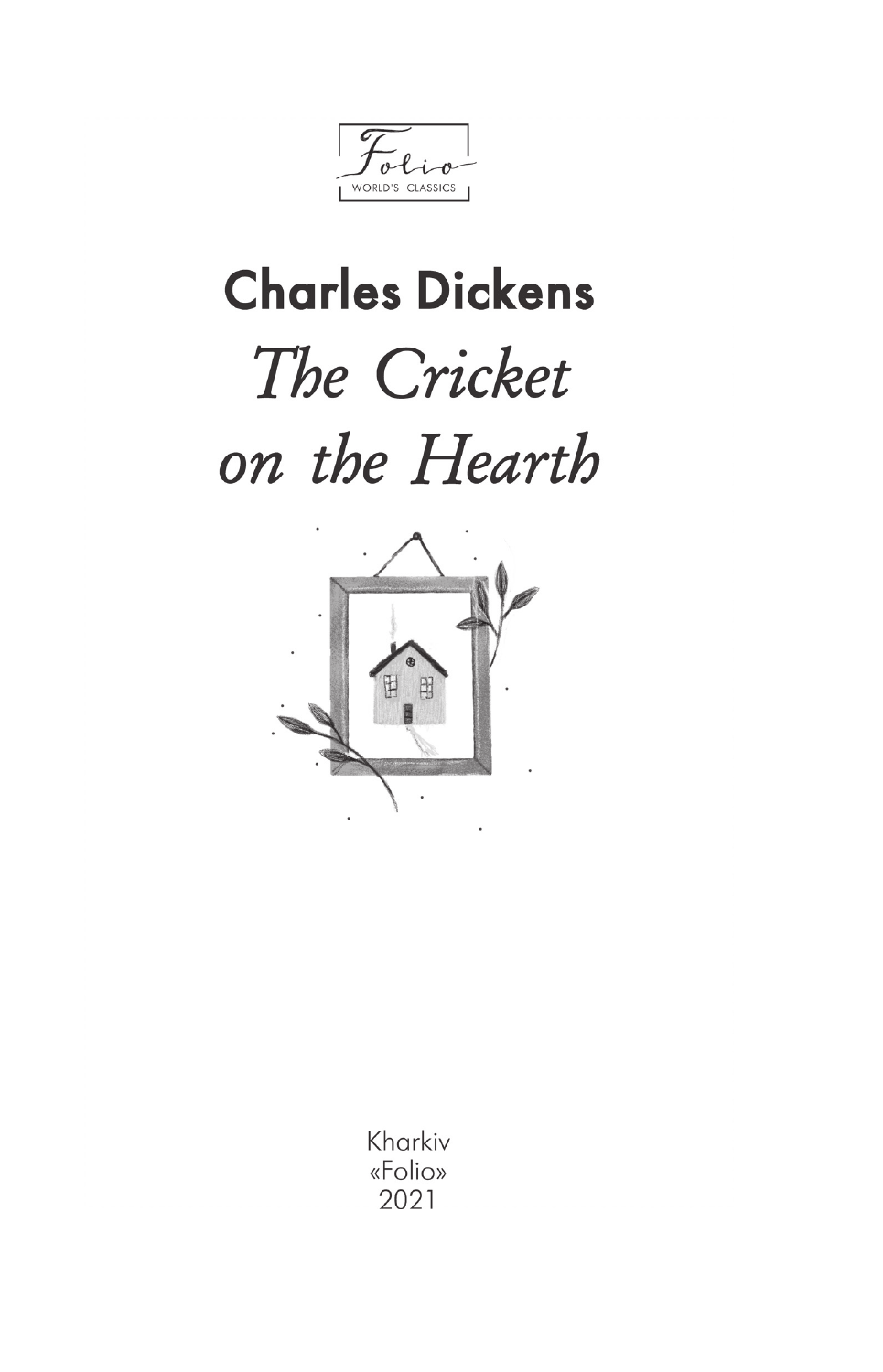## Chapter I Chirp the First

The kettle began it! Don't tell me what Mrs. Peery-bingle said. I know better. Mrs. Peerybingle may leave it on record to the end of time that she couldn't say which of them began it; but, I say the kettle did. I ought to know, I hope! The kettle began it, full five minutes by the little waxy-faced Dutch clock in the corner, before the Cricket uttered a chirp.

As if the clock hadn't finished striking, and the convulsive little Haymaker at the top of it, jerking away right and left with a scythe in front of a Moorish Palace, hadn't mowed down half an acre of imaginary grass before the Cricket joined in at all!

Why, I am not naturally positive. Every one knows that. I wouldn't set my own opinion against the opinion of Mrs. Peerybingle, unless I were quite sure, on any account whatever. Nothing should induce me. But, this is a question of fact. And the fact is, that the kettle began it, at least five minutes before the Cricket gave any sign of being in existence. Contradict me, and I'll say ten.

Let me narrate exactly how it happened. I should have proceeded to do so in my very first word, but for this plain consideration — if I am to tell a story I must begin at the beginning; and how is it possible to begin at the beginning, without beginning at the kettle?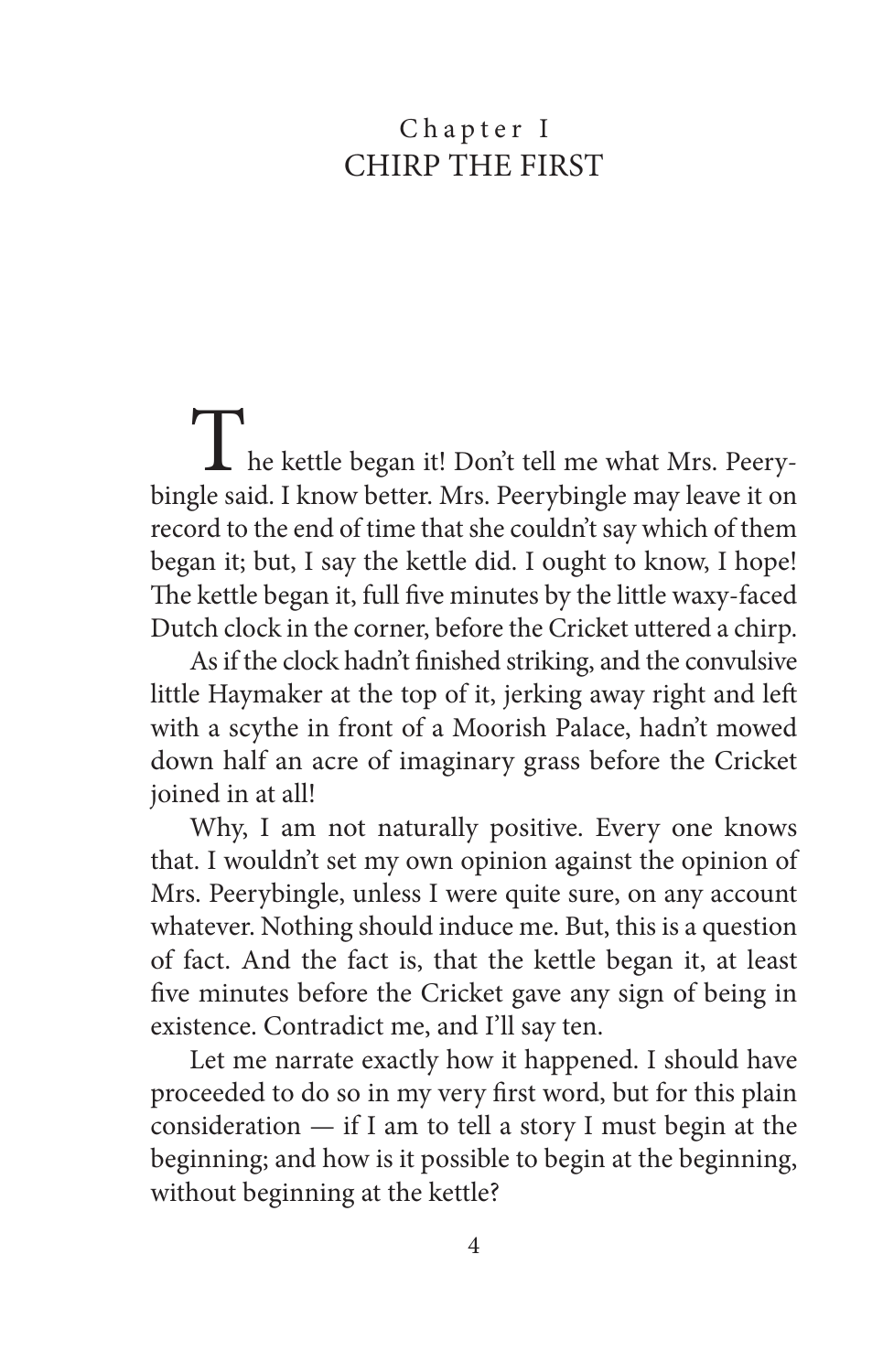It appeared as if there were a sort of match, or trial of skill, you must understand, between the kettle and the Cricket. And this is what led to it, and how it came about.

Mrs. Peerybingle, going out into the raw twilight, and clicking over the wet stones in a pair of pattens that worked innumerable rough impressions of the first proposition in Euclid all about the yard — Mrs. Peerybingle filled the kettle at the water-butt. Presently returning, less the pattens (and a good deal less, for they were tall and Mrs. Peerybingle was but short), she set the kettle on the fire. In doing which she lost her temper, or mislaid it for an instant; for, the water being uncomfortably cold, and in that slippy, slushy, sleety sort of state wherein it seems to penetrate through every kind of substance, patten rings included — had laid hold of Mrs. Peerybingle's toes, and even splashed her legs. And when we rather plume ourselves (with reason too) upon our legs, and keep ourselves particularly neat in point of stockings, we find this, for the moment, hard to bear.

Besides, the kettle was aggravating and obstinate. It wouldn't allow itself to be adjusted on the top bar; it wouldn't hear of accommodating itself kindly to the knobs of coal; it *would* lean forward with a drunken air, and dribble, a very Idiot of a kettle, on the hearth. It was quarrelsome, and hissed and spluttered morosely at the fire. To sum up all, the lid, resisting Mrs. Peerybingle's fingers, first of all turned topsy-turvy, and then, with an ingenious pertinacity deserving of a better cause, dived sideways in — down to the very bottom of the kettle. And the hull of the Royal George has never made half the monstrous resistance to coming out of the water, which the lid of that kettle employed against Mrs. Peerybingle, before she got it up again.

It looked sullen and pig-headed enough, even then; carrying its handle with an air of defiance, and cocking its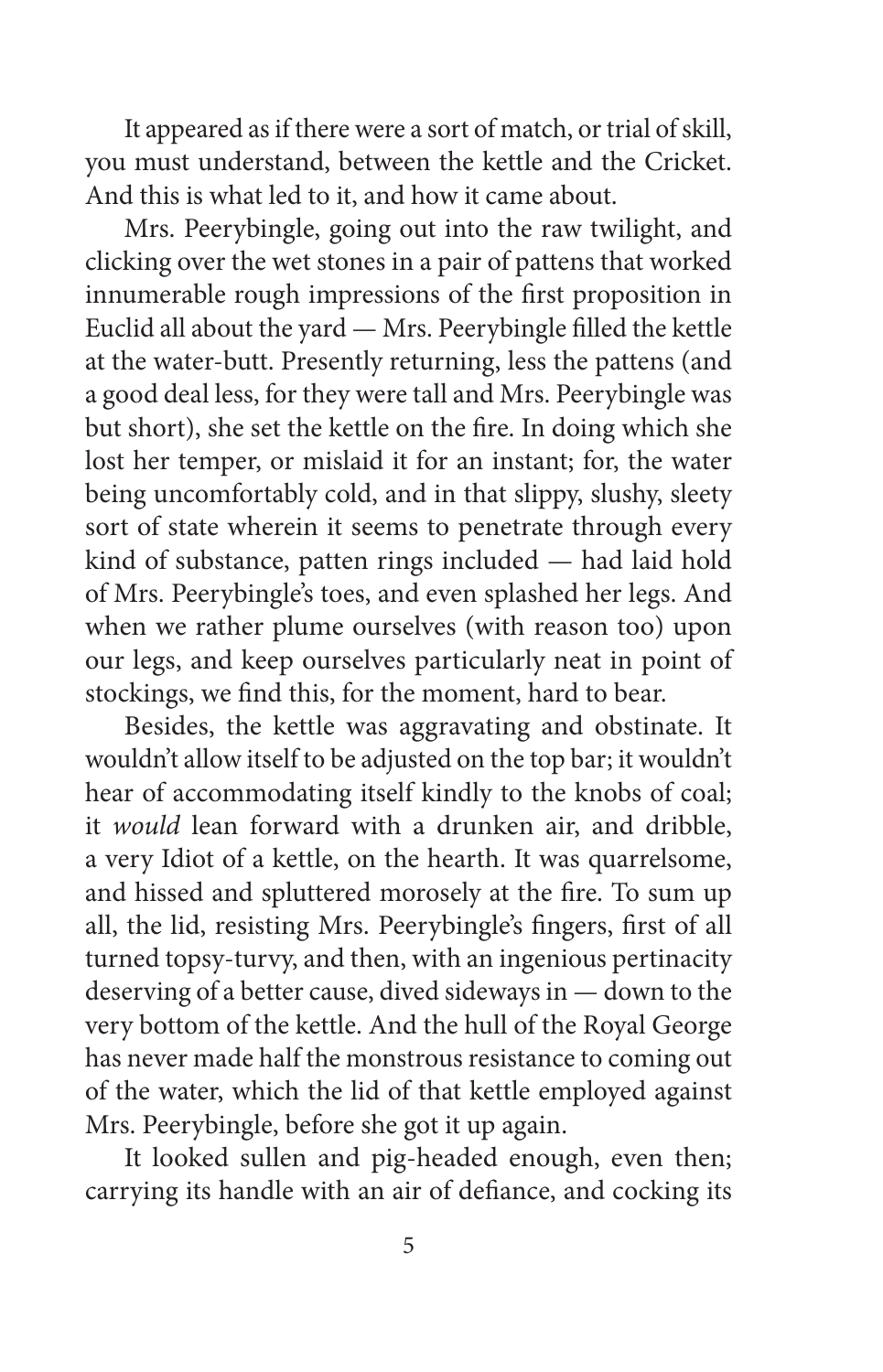spout pertly and mockingly at Mrs. Peerybingle, as if it said, "I won't boil. Nothing shall induce me!"

But Mrs. Peerybingle, with restored good humour, dusted her chubby little hands against each other, and sat down before the kettle, laughing. Meantime, the jolly blaze uprose and fell, flashing and gleaming on the little Haymaker at the top of the Dutch clock, until one might have thought he stood stock still before the Moorish Palace, and nothing was in motion but the flame.

He was on the move, however; and had his spasms, two to the second, all right and regular. But, his sufferings when the clock was going to strike, were frightful to behold; and, when a Cuckoo looked out of a trap-door in the Palace, and gave note six times, it shook him, each time, like a spectral voice — or like a something wiry, plucking at his legs.

It was not until a violent commotion and a whirring noise among the weights and ropes below him had quite subsided, that this terrified Haymaker became himself again. Nor was he startled without reason; for these rattling, bony skeletons of clocks are very disconcerting in their operation, and I wonder very much how any set of men, but most of all how Dutchmen, can have had a liking to invent them. There is a popular belief that Dutchmen love broad cases and much clothing for their own lower selves; and they might know better than to leave their clocks so very lank and unprotected, surely.

Now it was, you observe, that the kettle began to spend the evening. Now it was, that the kettle, growing mellow and musical, began to have irrepressible gurglings in its throat, and to indulge in short vocal snorts, which it checked in the bud, as if it hadn't quite made up its mind yet, to be good company. Now it was, that after two or three such vain attempts to stifle its convivial sentiments, it threw off all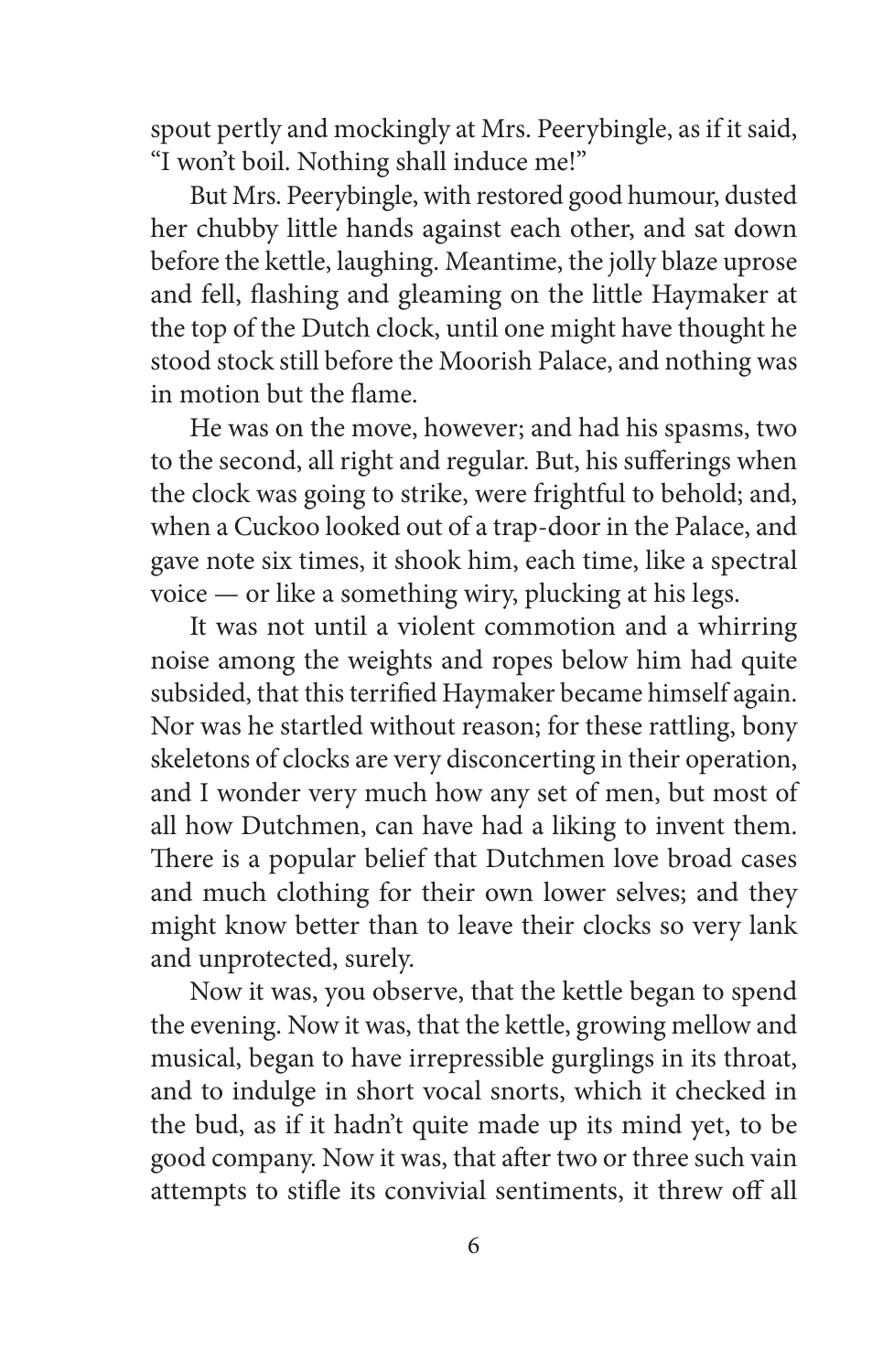moroseness, all reserve, and burst into a stream of song so cosy and hilarious, as never maudlin nightingale yet formed the least idea of.

So plain too! Bless you, you might have understood it like a book — better than some books you and I could name, perhaps. With its warm breath gushing forth in a light cloud which merrily and gracefully ascended a few feet, then hung about the chimney-corner as its own domestic Heaven, it trolled its song with that strong energy of cheerfulness, that its iron body hummed and stirred upon the fire; and the lid itself, the recently rebellious lid — such is the influence of a bright example — performed a sort of jig, and clattered like a deaf and dumb young cymbal that had never known the use of its twin brother.

That this song of the kettle's was a song of invitation and welcome to somebody out of doors: to somebody at that moment coming on, towards the snug small home and the crisp fire: there is no doubt whatever. Mrs. Peerybingle knew it, perfectly, as she sat musing before the hearth. It's a dark night, sang the kettle, and the rotten leaves are lying by the way; and, above, all is mist and darkness, and, below, all is mire and clay; and there's only one relief in all the sad and murky air; and I don't know that it is one, for it's nothing but a glare; of deep and angry crimson, where the sun and wind together; set a brand upon the clouds for being guilty of such weather; and the widest open country is a long dull streak of black; and there's hoar-frost on the finger-post, and thaw upon the track; and the ice it isn't water, and the water isn't free; and you couldn't say that anything is what it ought to be; but he's coming, coming, coming! —

And here, if you like, the Cricket DID chime in! with a Chirrup, Chirrup, Chirrup of such magnitude, by way of chorus; with a voice so astoundingly disproportionate to its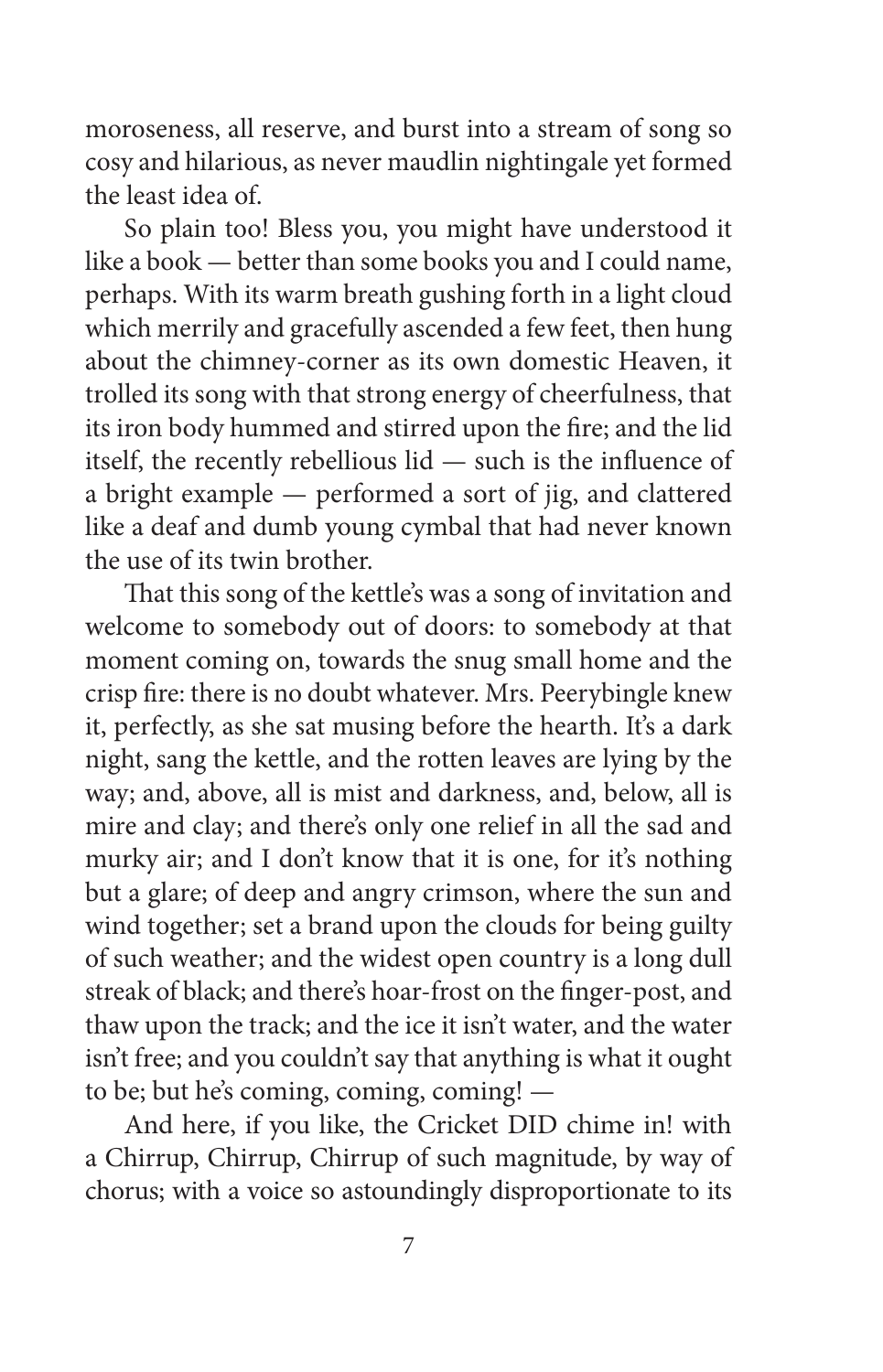size, as compared with the kettle; (size! you couldn't see it!) that if it had then and there burst itself like an overcharged gun, if it had fallen a victim on the spot, and chirruped its little body into fifty pieces, it would have seemed a natural and inevitable consequence, for which it had expressly laboured.

The kettle had had the last of its solo performance. It persevered with undiminished ardour; but the Cricket took first fiddle and kept it. Good Heaven, how it chirped! Its shrill, sharp, piercing voice resounded through the house, and seemed to twinkle in the outer darkness like a star. There was an indescribable little trill and tremble in it, at its loudest, which suggested its being carried off its legs, and made to leap again, by its own intense enthusiasm. Yet they went very well together, the Cricket and the kettle. The burden of the song was still the same; and louder, louder, louder still, they sang it in their emulation.

The fair little listener — for fair she was, and young: though something of what is called the dumpling shape; but I don't myself object to that — lighted a candle, glanced at the Haymaker on the top of the clock, who was getting in a pretty average crop of minutes; and looked out of the window, where she saw nothing, owing to the darkness, but her own face imaged in the glass. And my opinion is (and so would yours have been), that she might have looked a long way, and seen nothing half so agreeable. When she came back, and sat down in her former seat, the Cricket and the kettle were still keeping it up, with a perfect fury of competition. The kettle's weak side clearly being, that he didn't know when he was beat.

There was all the excitement of a race about it. Chirp, chirp, chirp! Cricket a mile ahead. Hum, hum, hum — m — m! Kettle making play in the distance, like a great top. Chirp, chirp, chirp! Cricket round the corner. Hum, hum, hum  $-$  m $-$  m!